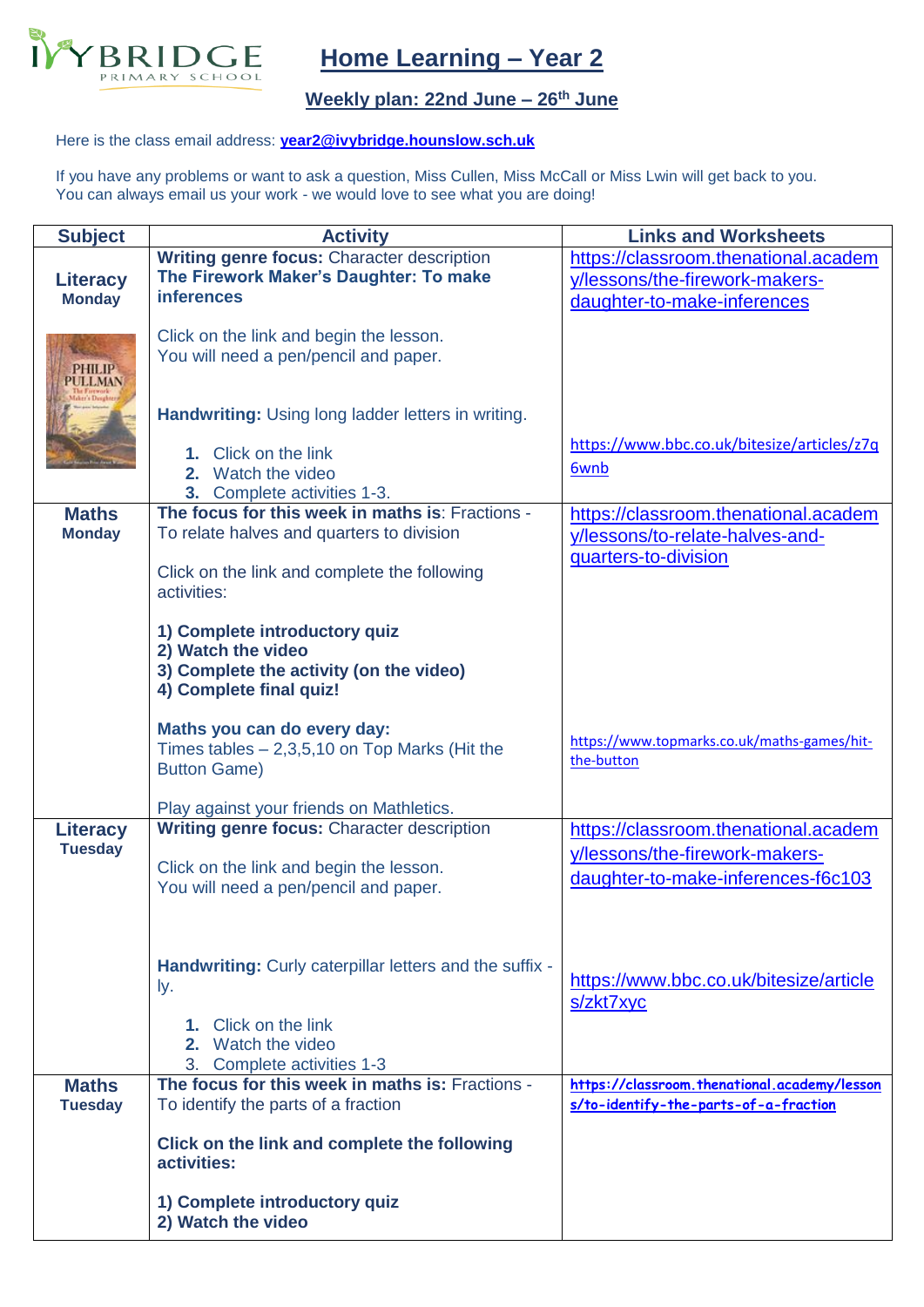|                                    | 3) Complete the activity (on the video)<br>4) Complete final quiz!                                                        |                                                                                                               |
|------------------------------------|---------------------------------------------------------------------------------------------------------------------------|---------------------------------------------------------------------------------------------------------------|
|                                    |                                                                                                                           |                                                                                                               |
|                                    | Maths you can do every day:<br>Times tables $-2,3,5,10$ on Top Marks (Hit the<br><b>Button Game)</b>                      | https://www.topmarks.co.uk/maths-games/hit-<br>the-button                                                     |
|                                    | Play against your friends on Mathletics.                                                                                  |                                                                                                               |
| <b>Literacy</b><br>Wednesday       | Writing genre focus: Character description<br>To identify the key features of a character<br>description.                 | https://classroom.thenational.academ<br>y/lessons/to-identify-the-key-features-<br>of-a-character-description |
|                                    | Click on the link and begin the lesson.<br>You will need a pen/pencil and paper.                                          |                                                                                                               |
|                                    | <b>Handwriting:</b> Forming zig zag letters correctly<br>when writing sentences.                                          | https://www.bbc.co.uk/bitesize/article<br>s/z6d8wty                                                           |
|                                    | 1. Click on the link<br>2. Watch the video<br>3. Complete activities 1-3                                                  |                                                                                                               |
| <b>Maths</b><br>Wednesday          | The focus for this week in maths is: Fractions -<br>To identify half of a shape                                           | https://classroom.thenational.academ<br>y/lessons/to-identify-half-of-a-shape                                 |
|                                    | Click on the link and complete the following<br>activities:                                                               |                                                                                                               |
|                                    | 1) Complete introductory quiz<br>2) Watch the video<br>3) Complete the activity (on the video)<br>4) Complete final quiz! |                                                                                                               |
|                                    | Maths you can do every day:<br>Times tables $-2,3,5,10$ on Top Marks (Hit the<br><b>Button Game)</b>                      | https://www.topmarks.co.uk/maths-games/hit-<br>the-button                                                     |
|                                    | Play against your friends on Mathletics.                                                                                  |                                                                                                               |
| <b>Literacy</b><br><b>Thursday</b> | Writing genre focus: Character description<br>To identify and use expanded noun phrases                                   | https://classroom.thenational.academ<br>y/lessons/to-identify-and-use-<br>expanded-noun-phrases               |
|                                    | Click on the link and begin the lesson.<br>You will need a pen/pencil and paper.                                          |                                                                                                               |
|                                    | <b>Handwriting: Using one-armed robot letters when</b><br>describing.                                                     | https://www.bbc.co.uk/bitesize/articles/zfm<br>3ri6                                                           |
|                                    | 1. Click on the link<br>2. Watch the video<br>3. Complete activities 1-3                                                  |                                                                                                               |
| <b>Maths</b><br><b>Thursday</b>    | The focus for this week in maths is: Fractions -<br>To identify halves, thirds and quarters of shapes                     | https://classroom.thenational.academy/lessons/t<br>o-identify-halves-thirds-and-quarters-of-shapes            |
|                                    | Click on the link and complete the following<br>activities:                                                               |                                                                                                               |
|                                    | 1) Complete introductory quiz<br>2) Watch the video                                                                       |                                                                                                               |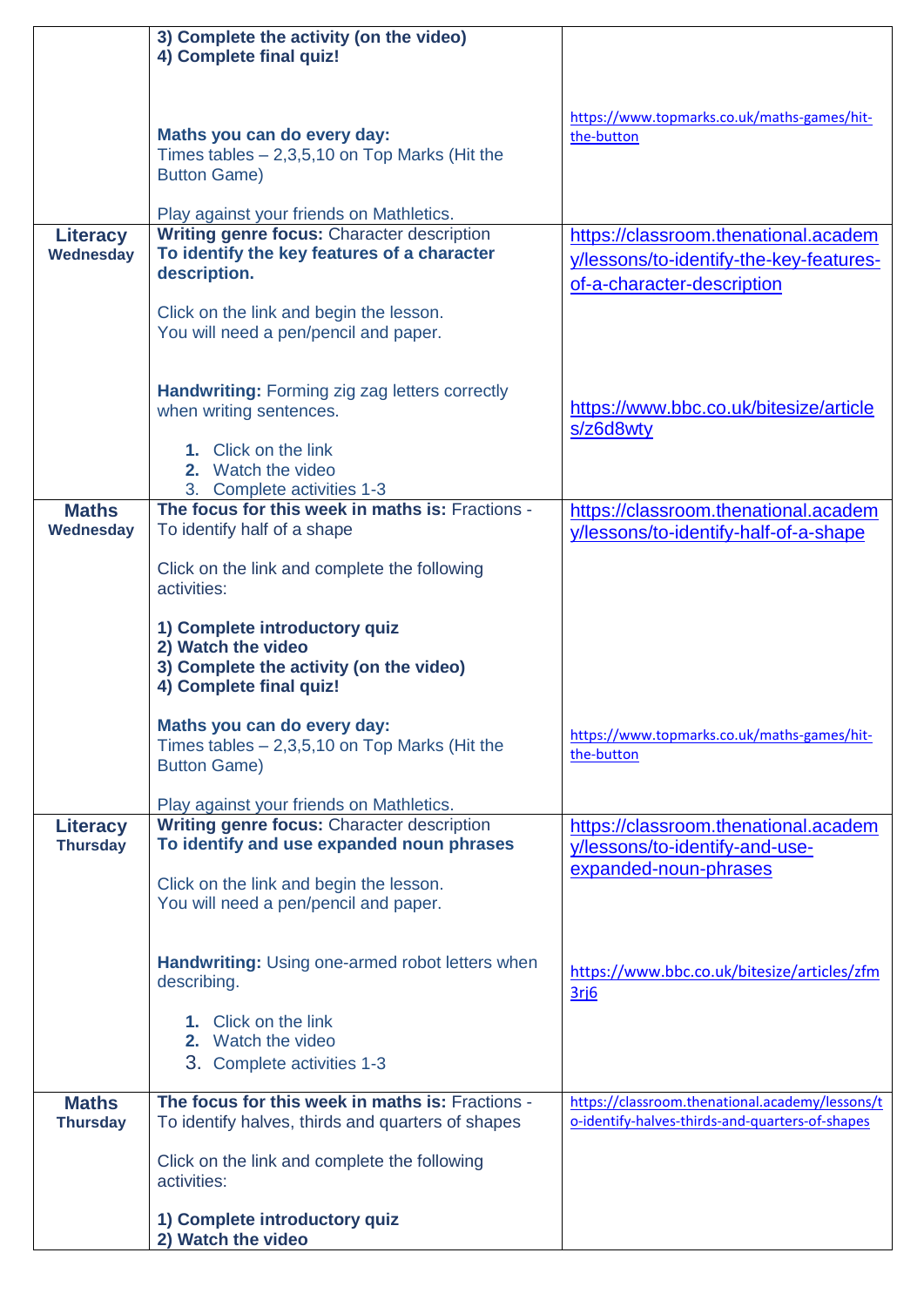|                                         | 3) Complete the activity (on the video)<br>4) Complete final quiz!                                                                                                                  |                                                                                                                 |
|-----------------------------------------|-------------------------------------------------------------------------------------------------------------------------------------------------------------------------------------|-----------------------------------------------------------------------------------------------------------------|
|                                         | Maths you can do every day:<br>Times tables $-2,3,5,10$ on Top Marks (Hit the<br><b>Button Game)</b>                                                                                | https://www.topmarks.co.uk/maths-games/hit-<br>the-button                                                       |
|                                         | Play against your friends on Mathletics.                                                                                                                                            |                                                                                                                 |
| Literacy<br><b>Friday</b>               | Writing genre focus: Character description<br>To write a character description about the White<br><b>Elephant</b>                                                                   | https://classroom.thenational.academ<br>y/lessons/to-write-a-character-<br>description-about-the-white-elephant |
|                                         | Click on the link and begin the lesson.<br>You will need a pen/pencil and paper.                                                                                                    |                                                                                                                 |
|                                         | <b>Phonics:</b> Using phonics to develop vocabulary<br>about exploring                                                                                                              | https://www.bbc.co.uk/bitesize/article<br>s/zmnxt39                                                             |
|                                         | 1. Click on the link<br>2. Watch the video<br>3. Complete activities 1-3                                                                                                            |                                                                                                                 |
| <b>Maths</b><br><b>Friday</b>           | The focus for this week in maths is: Fractions -<br>To identify fractions of shapes with different<br>numerators                                                                    | https://classroom.thenational.academ<br>y/lessons/to-identify-fractions-of-<br>shapes-with-different-numerators |
|                                         | Click on the link and complete the following<br>activities:                                                                                                                         |                                                                                                                 |
|                                         | 1) Complete introductory quiz<br>2) Watch the video<br>3) Complete the activity (on the video)<br>4) Complete final quiz!                                                           |                                                                                                                 |
|                                         | Maths you can do every day:<br>Times tables $-2,3,5,10$ on Top Marks (Hit the<br><b>Button Game)</b>                                                                                | https://www.topmarks.co.uk/maths-games/hit-<br>the-button                                                       |
|                                         | Play against your friends on Mathletics.                                                                                                                                            |                                                                                                                 |
| <b>Literacy</b><br><b>Reading</b><br>CO | Using Purple Mash - Serial Mash.<br>1. Select Emeralds. Read 'Undercover zoo'<br>and try to read a chapter each day.<br>2. Answer the quiz questions at the end of<br>each chapter. | https://www.purplemash.com/sch/ivyb<br>ridge                                                                    |
| <b>PE</b>                               | PE with you Joe. Click on the link to his channel<br>and select the correct day/date.                                                                                               | https://www.youtube.com/results?search q<br>uery=pe+with+with+joe                                               |
| <b>Science</b>                          | <b>Lesson focus:</b> To observe and describe how seeds<br>grow into mature plants                                                                                                   | https://www.bbc.co.uk/bitesize/clips/z<br>c62tfr                                                                |
|                                         | 1. Click on the link and watch the video<br>2. Make a poster describing how seeds grow<br>and change. What do they need?                                                            |                                                                                                                 |
| <b>Music</b>                            | <b>Body Percussion:</b><br>Click on the link and learn about rhythm by clapping<br>and using your body.<br>Complete activities 1-3.                                                 | https://www.bbc.co.uk/bitesize/article<br>s/zjcwqp3                                                             |